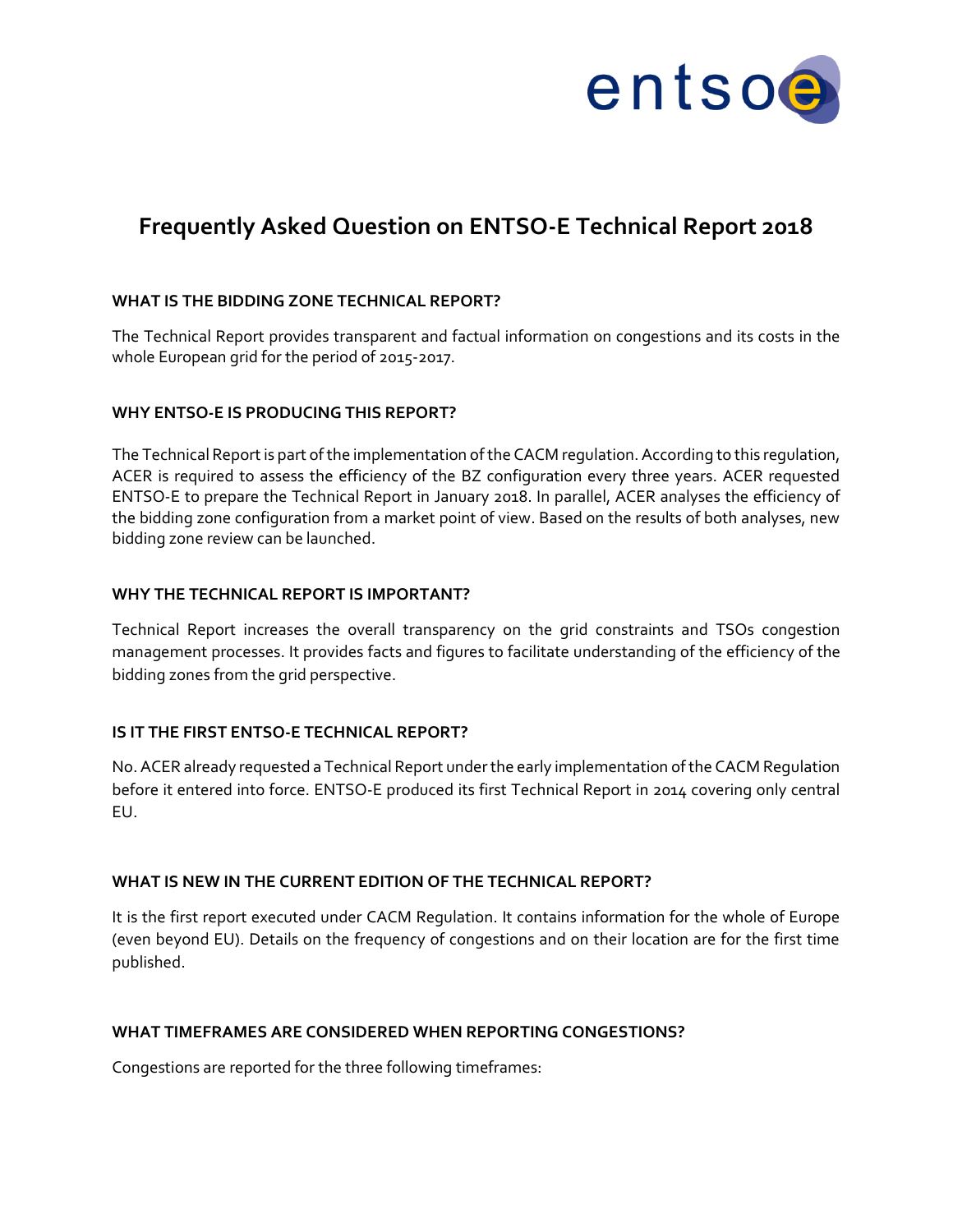

- Capacity calculation for the purpose of day-ahead allocation (CCDA). In this timeframe the main idea is to report grid elements limiting cross-zonal exchanges. Thus, grid elements limiting cross-zonal capacity which appeared as active market constraints in the Day Ahead (DA) capacity allocation are reported
- Day-ahead operational planning (D-1) timeframe covers grid elements which appeared to be congested during the short-term operational planning based. This D-1 congestion forecasts takes place after the DA market but before application of remedial actions (however, it is not excluded that some measures with longer lead times are taken into account)
- Real-time system operation (RT). In this timeframe congestions identified up to one hour before time of operation are reported.

## **WHAT ARE THE MAIN FINDINGS OF THE TECHNICAL REPORT?**

**Congestions in the European grid** i.e. their frequency and location vary within the different timeframes.

- In the CCDA congestions are of higher frequency compare to D-1 and real time (RT). Congested grid elements appear mainly on borders and close to the borders.
- In the D-1 stage congestions are of lower frequency, however many grid elements are reported as congested, both internal and cross-border. This indicates the level of operational challenges faced by the TSOs.
- In the close-to-real time period (up to 1 hour before) the congestions are of lower frequency than in the D-1, however still many congestions are present despite adequate process on D-1 stage.
- The number of ICS events is very low, indicating that despite operational challenges faced by TSOs on D-1 and H-1 stage, TSOs are able to ensure secure system operations.

Power flows not resulting from capacity allocation remained stable over the last 3 years and the highest values are found on the following borders: FR-DE, DE-PL, PL-CZ, CH-FR, CZ-AT, BE-FR, NL-BE, DE-NL, SK-HU, DE-CH and HU-SHB.

The highest **congestion income revenues** are found in FR, GB and IT followed by DE and SE. Main driver of the total **firmness costs** are physical firmness costs considering the costs of countertrade and redispatch, where the highest costs are found in DE and GB. The highest financial firmness costs are in IT and GR - however these costs are of lower magnitude compare to physical firmness costs.

## **ARE THE FINDINGS DIFFERENT FROM THE 2014 TECHNICAL REPORT?**

No. The findings are similar; however, this report includes more detailed information, with breakdown of congestions for the different market timeframes and more precise location.

## **WHY SOME COUNTRIES ARE COLOURED IN DIFFERENT COLORS – PINK, GREEN OR BLUE?**

Pink colour means that data for this country is not available, most often due to national confidentiality restrictions.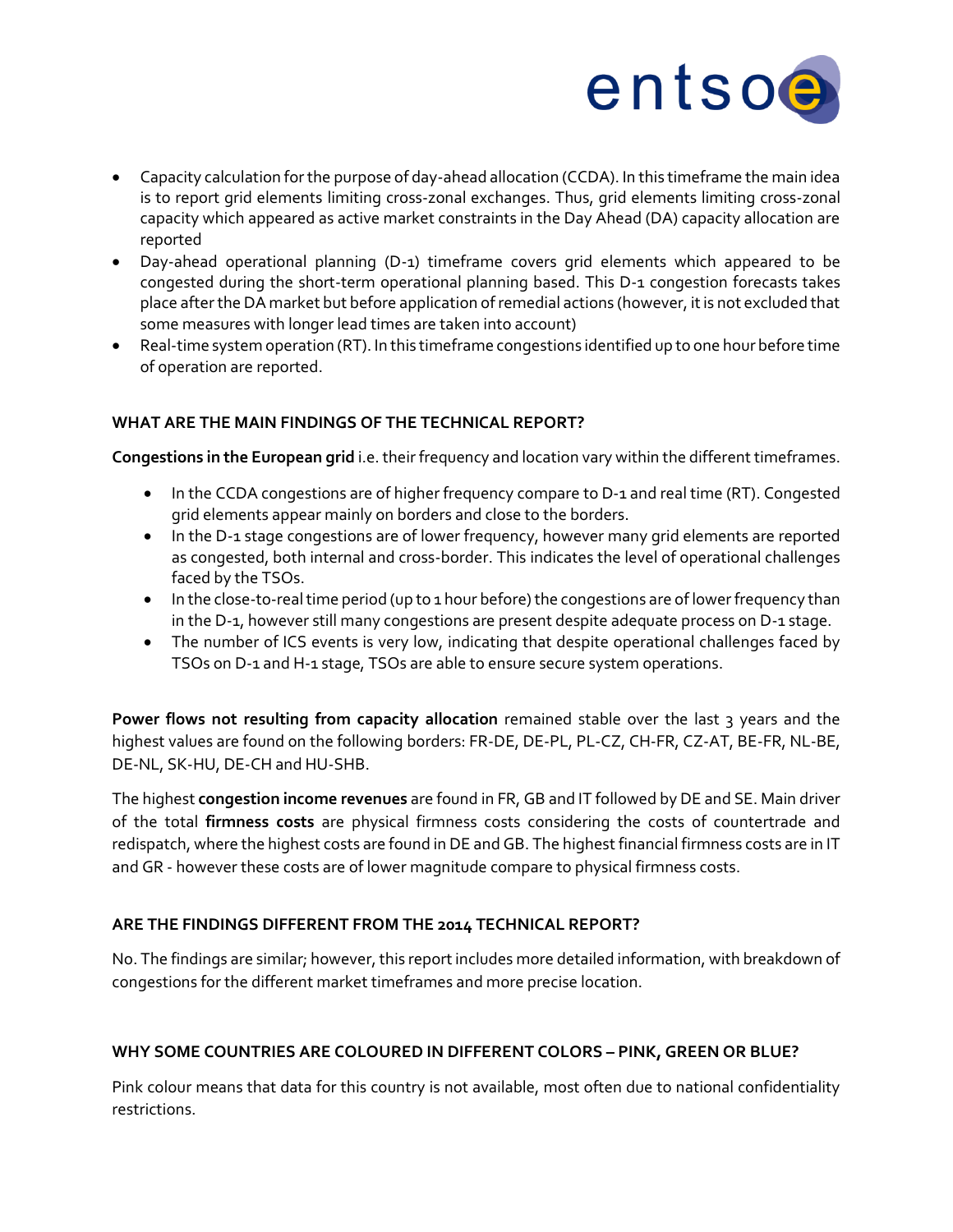

Green colour means that there is no relevant process established, and therefore data cannot be collected (for example, there is no DACF process in Nordic and Baltic regions).

Blue colour for France indicates that the DACF data for France is not comparable with the rest of the countries as France provided only congestions solved by costly remedial action. Congestions managed by non-costly measures (for example topology switching) were not displayed.

Grey colour means that data has not been provided by country or is out of geographical scope of the Technical Report.

GB is presented in separate map, because real-time and day-ahead data is combined.

## **WHAT ARE THE COLOURED BUBBLES ON THE MAPS?**

Due to confidentiality restrictions in national legislation, some countries cannot provide the precise geographical location, therefore coloured bubbles represent the single or group of congestions. The colours of bubbles, same as for lines, represent the frequency of congestions assessed in hours per year: light blue is very low frequency (close to zero), dark red means 35 % and higher. The precise congestion frequency is listed in Annex 1 of the Technical Report.

### **WHY REALTIME TIMEFRAME IS DIVIDED IN TWO MAP SETS "UP TO 1 HOUR" AND "ICS"?**

During the data collection phase, it became apparent that some TSOs could not collect inclusive data up to one hour before real time or could not extract this data from their IT systems in a given time. For this reason, two sets of maps are shown. ICS refers to the ENTSO-E 'Incident Classification Scale Methodology.

The reported "ICS events" are those with ICS code ON1 (meaning N-1 violation) and ON2 (meaning N violation).

## **IS THE BIDDING ZONE TECHNICAL REPORT CALLING FOR A REVIEW OF THE CONFIGURATION?**

The purpose of the Technical Report is to show transparently the current situation with respect to congestions, as well as entailed costs and revenues. In that respect, no recommendations are made. However, ACER can use the information provided in this report, jointly with ACER Market report being prepared in parallel by the Agency, to launch a new Bidding Zones review based on the findings.

### **WHAT WILL THE TECHNICAL REPORT BE USED FOR?**

In terms of legal processes, ACER is running a parallel market report on bidding zone configuration. Based on both reports, ACER is able to assess the efficiency of bidding zones. If either the Market or